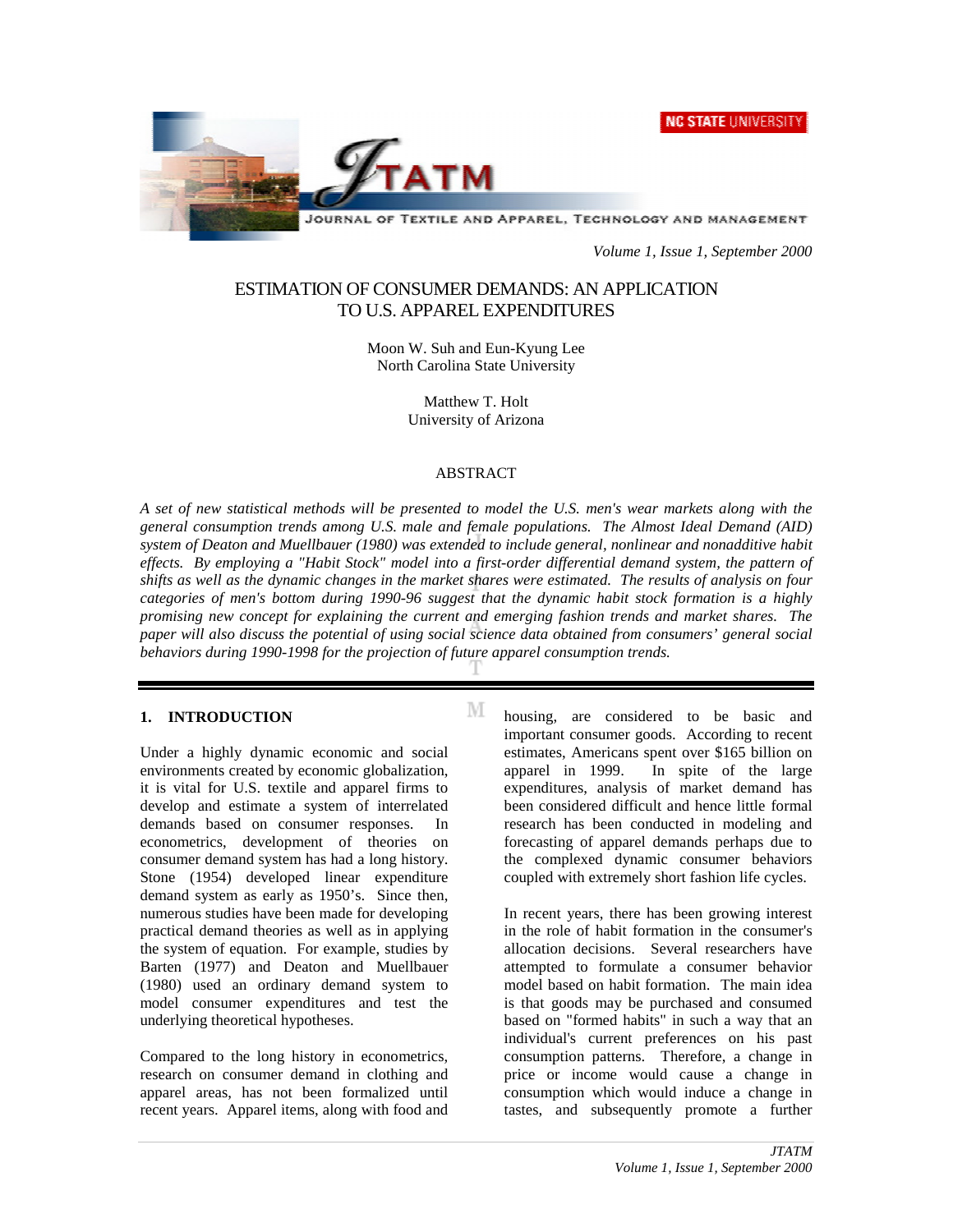change in consumption. We have applied the habit formation model to a variant of the differential demand system for examining the stock effects of advertising on consumption. To the best of our knowledge, however, we are the first to incorporate a dynamic habit stock characterization into a system of differential demand equations. The main purpose of this paper is to develop a demand system that links "habit stock variables" with observed social, economic, demographic, technological and other industry-specific fashion trend variables.

## **2. THEORETICAL BACKGROUND**

#### **2.1. Habit Formation Models**

The approach used in the present study is to model the various categories of apparel demand by using habit formation models of the sort conceived by Manser(1976), Pollak and Wales(1969), Blanciforti and Green(1983), J Pollak and Wales(1992), and Holt and Goodwin(1997), among others. Habit formation T model is somewhat recent concept and based on hypotheses that are (1) past consumption influences current preferences and current А demand and (2) a higher level of past consumption of a good implies, *ceteris paribus*, Ŧ a higher level of present consumption of that good. Pollak (1970) developed dynamic demand M function based on these hypotheses of habit formation. His dynamic demand system started from the basic assumption for the habit formation model, that is the consumption in the previous period influences current preference and demand, but that consumption in the more distant past does not. Then he generalized this assumption by allowing the necessary quantity of each good to depend on a geometrically weighted average of all past consumption of that good. After several steps of mathematical derivations, dynamic demand function was obtained and finally, it satisfied the second hypothesis, that is current preference depends on all past levels of consumption, not just on consumption in the previous period.

Similar to Pollak's dynamic demand system, we have applied a variant of Deaton and Muellbauer's (1980) Almost Ideal Demand (AID) system in conjunction with both linear and nonlinear habit augmentation terms to model habit formation in apparel demand.

To explain the model setup, the preference functions known as *PIGLOG* class, are represented via the expenditure function that defines the minimum expenditure necessary to attain a specific utility level at given prices. This function  $e(u, p)$  for utility *u* and price vector *p* can be denoted by

$$
\log e(u, p) = (1 - u) \log \{a(p)\} + u \log \{b(p)\}\
$$
  
(1)

Next, we take specific functional forms for  $\log a(p)$  and  $\log b(p)$ . We take

$$
\log a(p) = a_0 + \sum_i a_i \log p_{ii} + \frac{1}{2} \sum_i \sum_j \gamma_{ii}^* \log p_{ii} \log p_{ji}
$$
  
(2)

$$
\log b(p) = \log a(p) + \beta_0 \prod_i p_{ii}^{\beta_i}
$$

(3)

so that the AIDS cost function is written

$$
\log e(u, \underline{p}_i) = \alpha_0 + \sum_i \alpha_i \log p_{ii} + \frac{1}{2} \sum_i \sum_j \gamma_{ii}^* \log p_{ii} \log p_{ji} + u \beta_0 \prod_{i=1}^n p_{ii}^{\beta_i}
$$
  
(4)

where  $p_{it}$  represents the price of apparel item *i* at time *t*, *u* is the consumer's (unobservable) utility index, and  $\alpha_0$ ,  $\alpha_i$ ,  $\beta_i$ ,  $\gamma_{ii} = (\tilde{\gamma}_{ii} + \tilde{\gamma}_{ii})/2$  are the parameters to be estimated.

Demand functions can be derived directly from equation (4). It is fundamental property of the cost function that its price derivatives are the quantities demanded:  $\partial e(u, p)/\partial p_{it} = q_{it}$ . Multiplying both sides by  $p_{it} / e(u, p)$  we find

$$
\frac{\partial \log e(u, p)}{\partial \log p_{it}} = \frac{p_{it} q_{it}}{e(u, p)} = w_{it}
$$
\n(5)

where  $w_{it} = p_{it} q_{it}/\mu_t$  is the *i*<sup>th</sup> expenditure (budget) share, with  $q_{it}$  denoting the quantity of the *i*<sup>th</sup> item purchased. For a utility-maximizing consumer, total expenditure  $\mu$  is equal to  $e(u, p)$ and this equality can be inverted to give *u* as a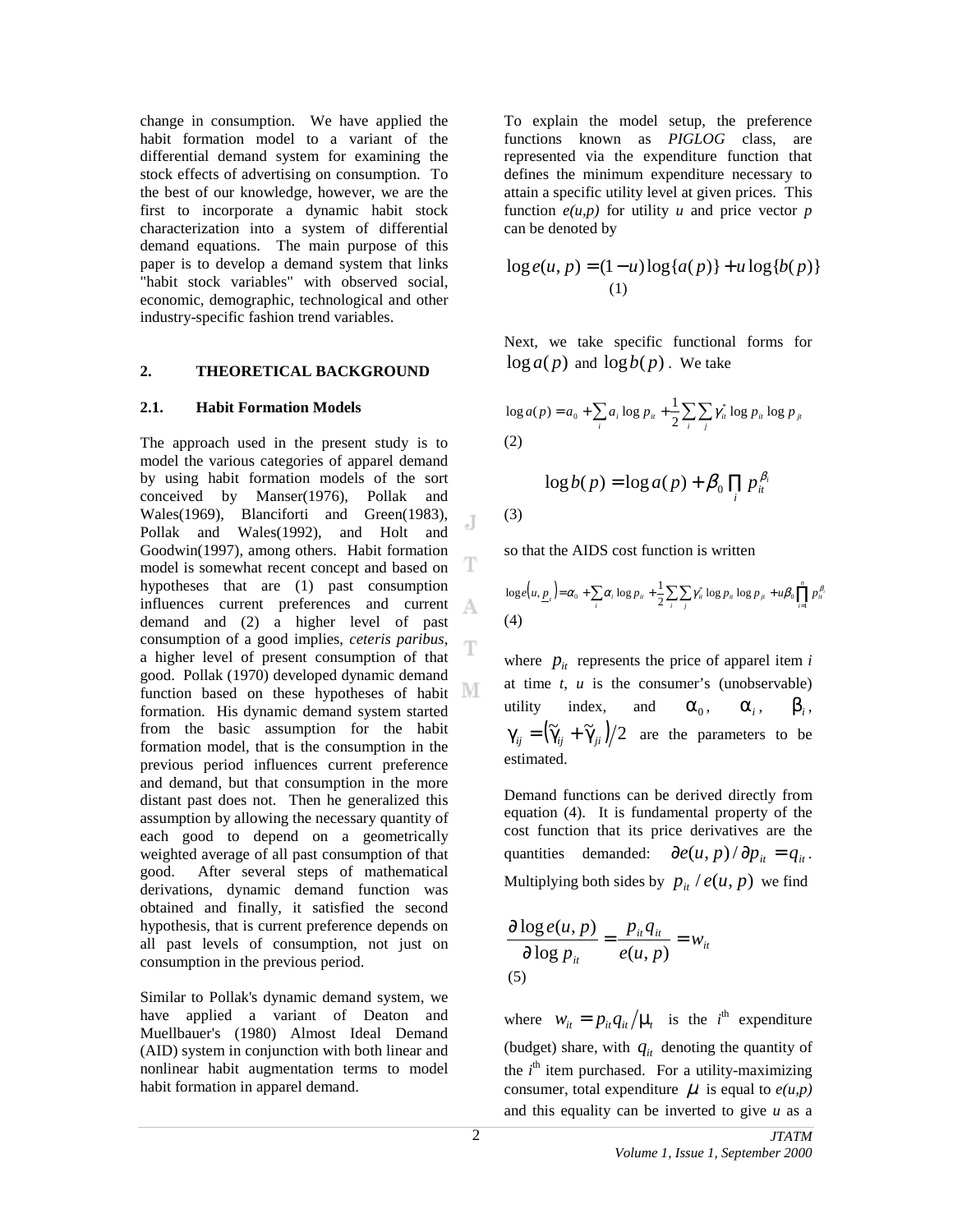function of  $p$  and  $x$ , the indirect utility function. Total group expenditure is denoted by  $\mu_t = \sum_{i=1}^n p_{it} q_{it}$ . Hence, logarithmic differentiation of (4) gives the budget shares as a function of prices and utility:

$$
w_{it} = \alpha_i + \sum_j \gamma_{ij} p_{jt} + \beta_i (\ln \mu_t - \ln P_t), \quad i = 1, \dots, n,
$$
  
(6)

where

$$
\ln P_t = \alpha_0 + \sum_i \alpha_i \ln p_{it} + \frac{1}{2} \sum_i \sum_j \widetilde{\gamma}_{ij} \ln p_{it} \ln p_{jt}
$$
  
(7)

is the price index used in the AID system to deflate total group expenditure.

The dynamic generalizations of the AID system considered so far have assumed that habit forming behavior is characterized by short J memory; parameters in the distance function depend only on last period's consumption. Following Pollak (1970), Phlips (1972), McCarthy (1974), Ray (1985), and Pollak and Wales (1992), it is possible to allow base A distance levels to depend on geometrically weighted average of the entire history of all past m consumption levels of each item. That is, the stock of habit effects conditioning the representative consumer's current decisions is specified to depend on both recent and distant consumption histories - a 'long-memory' habit formation model.

To achieve this generalization, we have developed the dynamic AID system distance function:

$$
\ln e(u, \underline{p}_t) = \alpha_0 + \sum_i \delta_i r_{i-1} + \sum_i (\alpha_i + \kappa_i \mu_{i-1}) \ln p_{it}
$$
  
+  $\frac{1}{2} \sum_i \sum_j (\gamma_{ij} + \theta_{ij} \mu_{i-1}) \ln p_{it} \ln p_{jt} + u \prod_{i=1}^n p_{it}^{(\beta_i + \eta_i \mu_{i-1})},$   
(8)

where  $r_{it-1} = p_{it-1} q_{it-1} / \mu_{t-1}$  is lagged expenditure on the *i*<sup>th</sup> item, and where  $\delta_i$ ,  $\kappa_i$ ,  $\eta_i$ , and  $\theta_{ii}$ ,  $i, j = 1, ..., n$  are additional parameters to be estimated that capture the consumers' 'habit response' with respect to lagged apparel purchases.

Subsequently, we obtained an estimable AID demand system that incorporates the general nonlinear, non-additive habit effects in its specification. The resulting *n*-equation demand system is given by:

$$
w_{it} = \alpha_{i} + \kappa_{i} \mu_{i-1} + \sum_{j} \gamma_{ij} + \theta_{ij} \mu_{i-1} \left[ p_{jt} + \left( \beta_{i} + \theta_{ij} \mu_{i-1} \right) \left( \ln \mu_{i} - \ln P_{i}^{*} \right) + \nu_{it}, \ i = 1, \ldots, n,
$$
\n(9)

where  $\mathbf{\varepsilon}_{it}$  is a white noise error term and where the general deflator  $\ln P_t^*$  is now given by

$$
\ln P_i^* = \alpha_0 + \sum_i \delta_i r_{i-1} + \sum_i (\alpha_i + \kappa_i \mu_{i-1}) \ln p_{i} + \frac{1}{2} \sum_i \sum_j (\gamma_{ij} + \theta_{ij} \mu_{i-1}) \ln p_{i} \ln p_{j}
$$
  
(10)

## **3. MODELING AND ANALYSIS**

#### **3.1 Structure of NPD data and GSS data**

For this study, two sets of data were analyzed. The NPD data was obtained from the NPD group, one of the largest market research firms in the United States. The consumer panel reports detailed monthly purchases in diary form allowing for very detailed records of apparelrelated transactions at the consumer level. This contains very detailed information on the products (style, color, size, fiber contents, and etc.), the consumers (age, sex, income, education, and etc.), and purchase specifics (store type, price, and etc.). For the first part of analysis, four categories of men's bottom from 1990 to 1996 was chosen. For the second part of analysis, various categories of men's and women's data from 1990 to 1998 were chosen.

The General Social Survey (GSS) data is a cumulative data set that merges 20 years of the GSS conducted by the NORC (National Opinion Research Center) annually since 1972 except for the years 1979, 1981, and 1992 (a supplement was added in 1992). Each year, the Roper Center for Public Opinion Research prepares a cumulative data set that merges previous years of the GSS into a single file, with each year or survey constituting a sub-file. The content of each year's survey changes slightly as some items are added to or deleted from the interview schedule. Main areas covered in the GSS include socioeconomic status, social mobility, social control, the family, race relations, sex relations, civil liberties, and morality. NORC conducts surveys using national probability

T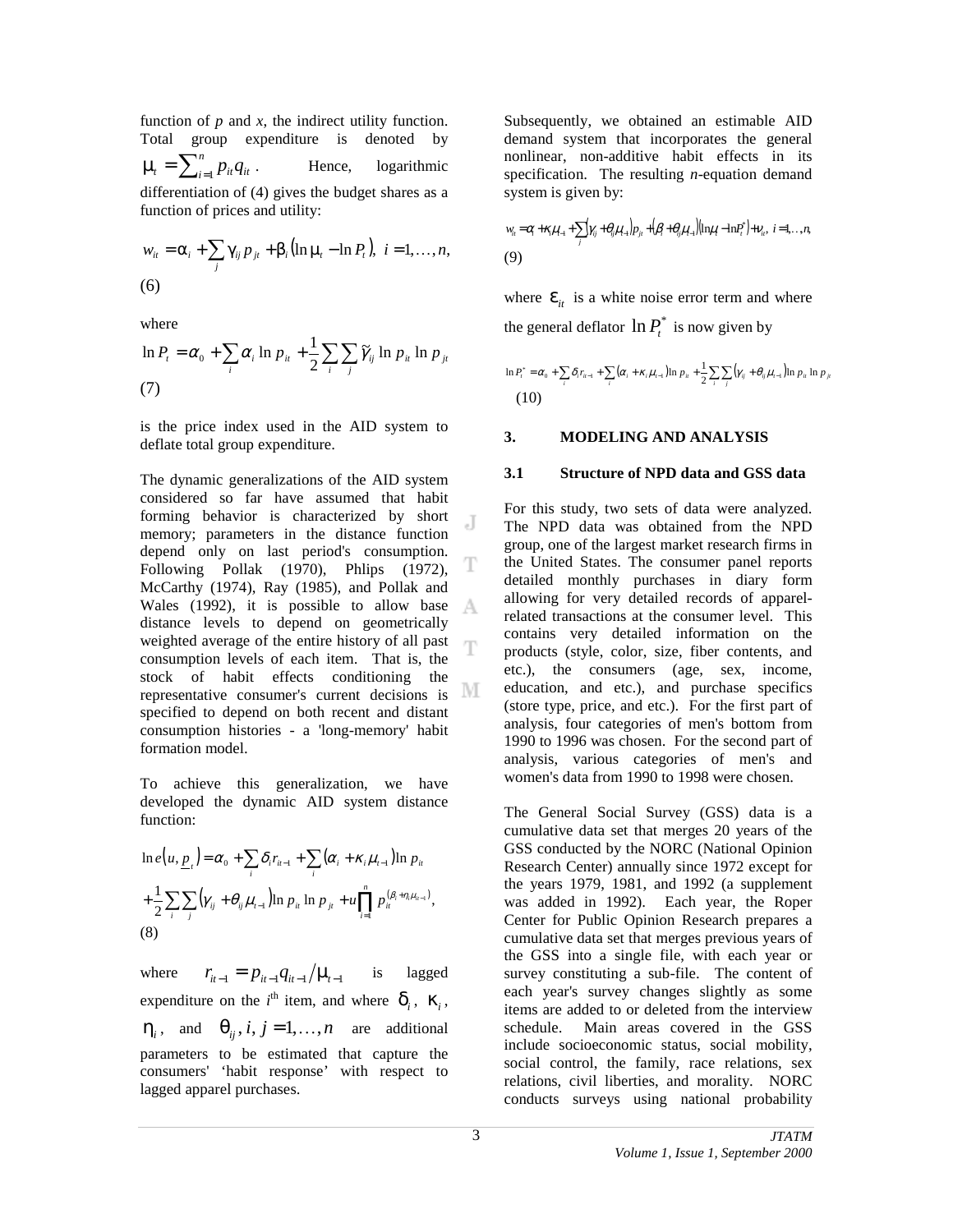sampling based on all non-institutionalized English-speaking persons of 18 years of age or older living in the United States. The survey asks over 1100 questions and the responses are counted by category.

## **3.2 Application of Habit Formation Model**

At this stage, the nonlinear, non-additive habits version of the AID system identified in equations (9) and (10) has been used to estimate a fourequation model of expenditure allocations for men's bottoms. Specifically, the categories included are (1) jeans (2) casual slacks (3) dress slacks and (4) shorts. As explained in the previous section, in the nonlinear habit formation model, aside from prices and deflated group expenditure, one-period lagged total group expenditure is used as an explanatory variable as well. The notion is that if there is 'persistence' in consumer purchase patterns with respect to men's bottoms, then the total expenditure in the previous period should help determine the demand for the various categories being considered in the present period.

The data used to conduct the analysis are monthly, and cover the period January 1990 А through December 1996. Preliminary analysis was done to deseasonalize the data, that is, T systematic seasonal factors were removed from the data prior to using statistical techniques to estimate the parameters in the linear habits AIDS M model.

As well, additional dynamic features were incorporated into the model by correcting for the first-order serial correlation in the residual terms. Because the resulting system is highly nonlinear in its parameters, the provisional model was estimated by using nonlinear full information maximum likelihood (FIML) statistical estimation techniques. Specifically, the Davidon-Fletcher-Powell algorithm, as implemented in version 6.06 of the FORTRANbased package GQOPT, is used to obtain FIML estimates of the four-equation AID system of equations for men's bottoms.

All parameters, asymptotic standard errors and T-ratios were obtained and tested for their statistical superiority to a static model of the sort identified in equations (6)-(7) in the previous section. The nonlinear, non-additive model presented here is also found to be statistically superior to a more traditional linear, additive habits type model. The results show that a onepercent change in the price of casual slacks has a larger spillover effect on the demand for jeans than do any of the other categories considered. This result makes intuitive sense, and indicates that men's jeans and casual slacks are closer substitutes than, say, men's jeans and dress slacks. Similar patterns were observed among the other own- and cross-price elasticity estimates. In Figures 1 through 4, the actual demands are compared against the theoretically estimated demands based on the "habit stock" models. The combined trends are shown in Figure 5 based on the total (100%) standardized demand.



Figure 1. Actual vs. Estimated Demand for Jeans from Habit Stock Models



Figure 2. Actual vs. Estimated Demand for Casual Slacks from Habit Stock Models

J

T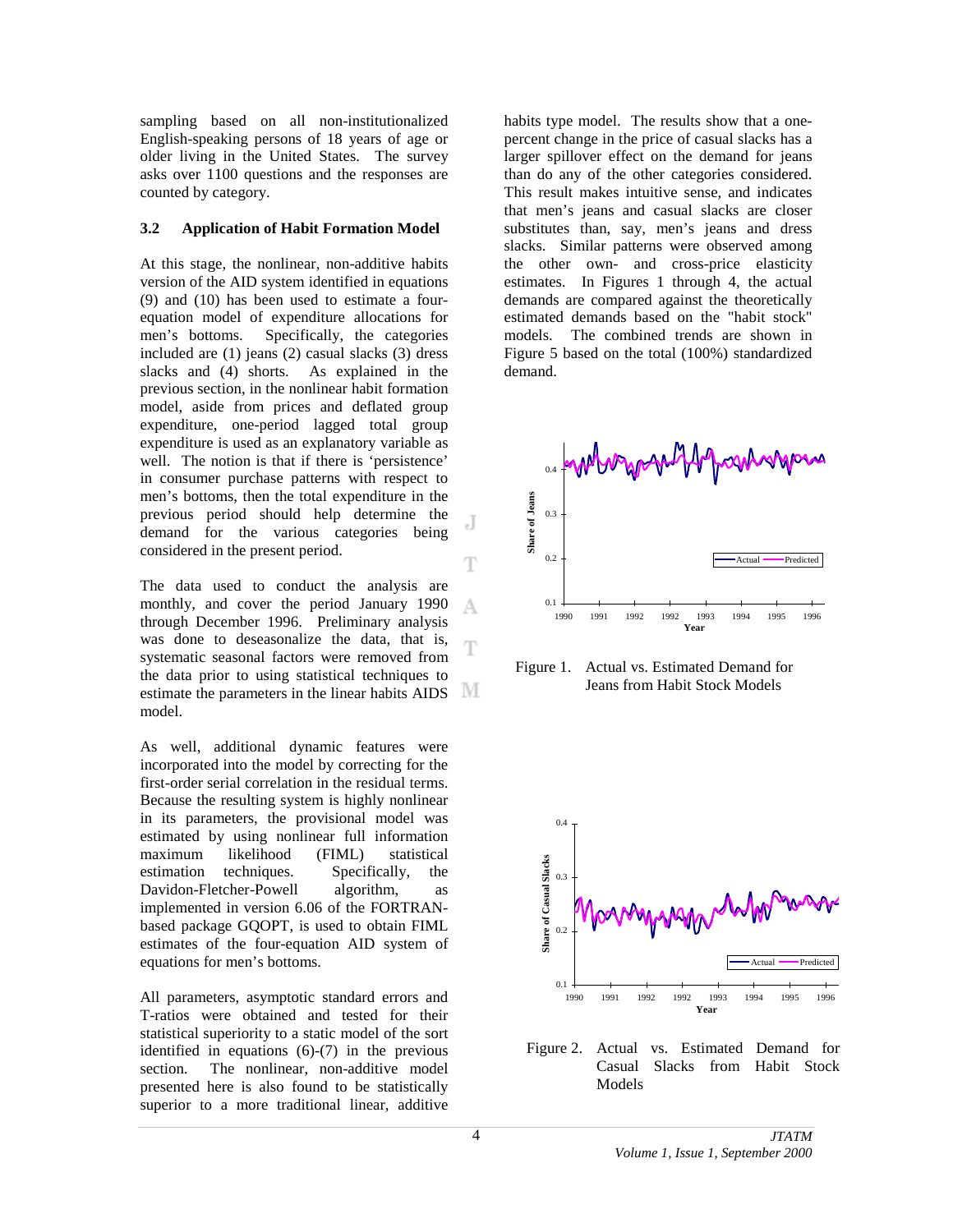

Figure 3. Actual vs. Estimated Demand for Dress Slacks from Habit Stock Models



Figure 4. Actual vs. Estimated Demand for Shorts from Habit Stock Models



Figure 5. Predicted Men's Bottom Shares(%) Based on Linear Habit Stock Model

In addition, all expenditure elasticities were obtained to indicate the change in demand for a particular category if there is a one-percent increase in expenditure on all items in the group. Results show that all expenditure elasticities are positive, and that they are nearly equal to unity in each case. For brevity, all the estimated parameters and the elasticities are not included in this report. Last of all, we found that the inclusion of habit terms has a substantial effect on the magnitudes of the elasticity estimates. Again, these results underscore the importance of including habit formation terms in the demand equations for apparel items.

## **3.3 Fashion Trend Analysis with General Social Survey Data**

We have attempted using the results of the estimated demand systems to link habit stock variables with observed social, economic, demographic, technological and other industryspecific fashion trend variables. In this way, we will be able to identify which factors aside from prices and income are important in explaining consumers' buying patterns.

For our analyses, men's and women's data from NPD were chosen. Men's jeans and casual slacks were selected for men's *casual* category and men's dress slacks and suites separates were done for men's formal wear category. For women, jeans, slacks, casual dress slacks, and shorts were picked for casual category and dress slacks, suites separates and skirts were chosen for *formal* category. NPD data consist of monthly data from 1990 to 1998. To make appropriate comparisons, the total annual sales units of each item for each year were calculated.

The General Social Surveys have been conducted annually from 1972 to 1993 except 1979, 1981, and 1992 and then, biannually since 1994. There are a total of 38,116 completed interviews. The GSS cumulative data set merges all 22 surveys into a single file with each year or survey acting as a subfile. 1993, 1994, 1996 and 1998 data were filed with an individual year but the rest of the surveys were merged with a subfile, such as, 1972-1982, 1983-1987, and 1988-1991. For this analysis, the corresponding years to NPD data were selected; they were 91, 93, 94, 96, and 98.

The GSS cumulative data set is composed of more than 1100 questions and responses. One example of the GSS data is shown in Figure 6. All questions were carefully examined and screened so that only applicable responses were

J

Ŧ

А

T

М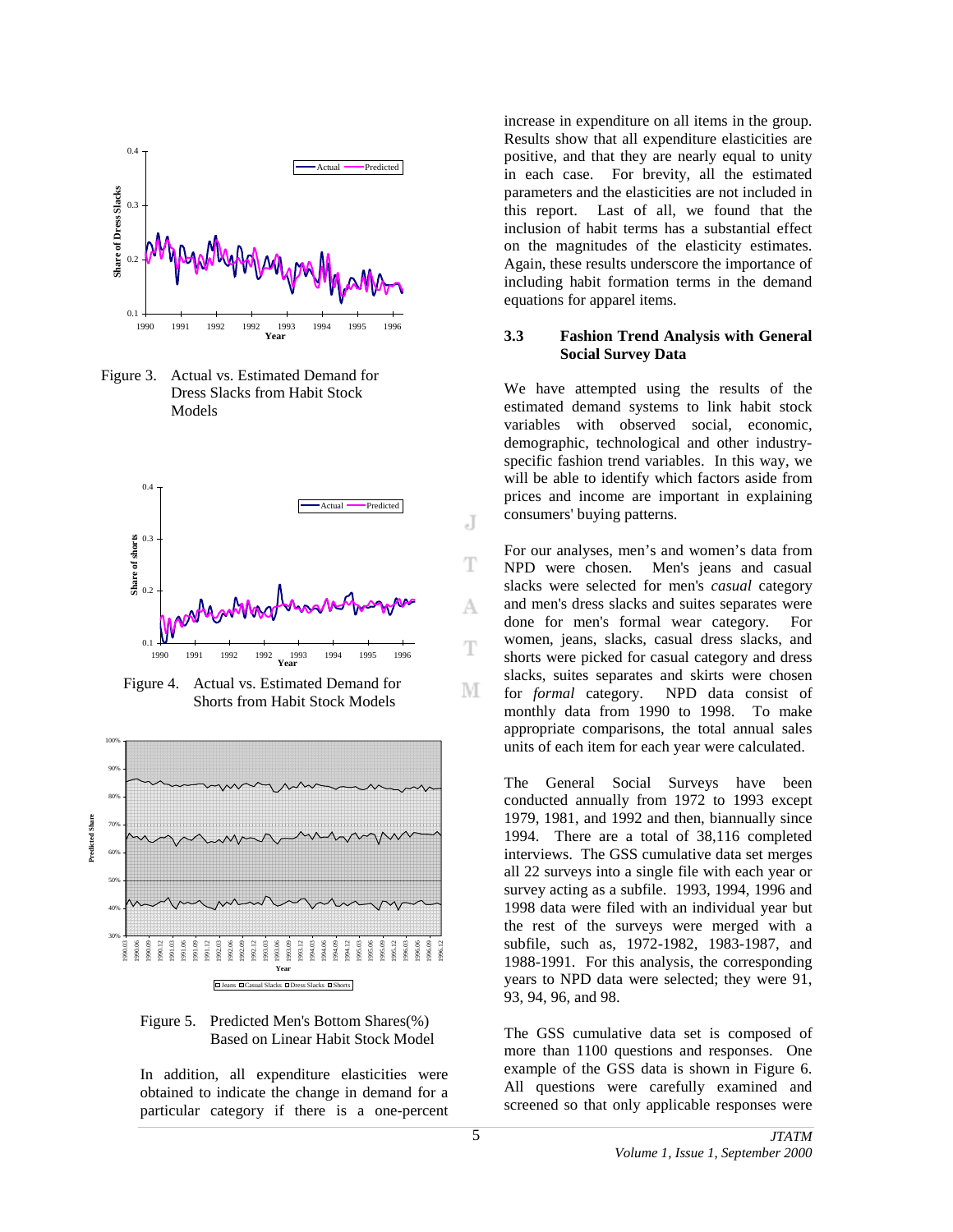included in this analysis. Finally, of the over 1100 questions, 12 questions that are likely to be correlated with consumer apparel purchasing behavior have been selected. In addition, one or more of the dominant responses have been chosen to test 12 separate hypotheses. The questions and matching hypotheses are tabulated in Table 1. Each hypothesis was examined to see if the response rates are correlated significantly with the apparel purchase volumes. For example, if the hypothesis is for *People wear more casual wear than formal wear*, then each of the men's and women's casual items was analyzed.



Last week were you working full time, part time, going to school, keeping house, or what? CIRCLE ONE CODE ONLY. IF MORE THAN ONE RESPONSE, GIVE PREFERENCE TO SMALLEST CODE NUMBER THAT APPLIES.

| IVAR: WRKSTATI                                                                                                             |                            |                      |                           |                      |                          |                        |                                |                        |                        |                                  |  |  |
|----------------------------------------------------------------------------------------------------------------------------|----------------------------|----------------------|---------------------------|----------------------|--------------------------|------------------------|--------------------------------|------------------------|------------------------|----------------------------------|--|--|
| RESPONSE                                                                                                                   | PUNCH                      |                      |                           | <b>YEAR</b>          |                          |                        |                                |                        | <b>DOLL</b> 2          |                                  |  |  |
| Horking full time (ASK A) 1<br>Horking part time (ASK A) 2<br>With a job, but not at work<br>because of temporary illness. | 1972-82<br>6150<br>1174    | 1982B<br>144<br>33   | 1983-87<br>3662<br>811    | 1987B<br>169<br>39   | 1988-91<br>2,894<br>648  | 1993<br>809<br>167     | 1994<br>1594<br>315            | 1996<br>1641<br>302    | 1998<br>1568<br>304    | ALL<br>18,631<br>3,793           |  |  |
| vacation, strike (ASK B) 3<br>Unemployed, laid off, looking                                                                | 321                        | $\overline{c}$       | 155                       | 2                    | 126                      | 33                     | 60                             | 60                     | 46                     | 805                              |  |  |
| for work (GO TO Q, 2) 4<br>Retired (ASK C) 5<br>In school (ASK C) 6<br>Keeping house $(ASK C)$ 7                           | 441<br>1437<br>405<br>3507 | 25<br>38<br>11<br>86 | 242<br>916<br>190<br>1463 | 11<br>49<br>11<br>67 | 130<br>842<br>215<br>973 | 52<br>243<br>47<br>216 | 88<br>425<br>79<br>382         | 75<br>350<br>84<br>338 | 58<br>394<br>79<br>328 | 1,122<br>4,694<br>1,121<br>7.360 |  |  |
| Other<br>(SPECIFY AND ASK C)<br>No answer<br><b><i>ESEE REMARKST</i></b>                                                   | 191<br>. 8                 | 15<br>0<br>0         | 103<br>$\mathbf 0$        | 5<br>0               | 79<br>0                  | 39<br>$\theta$         | 47<br>$\overline{\phantom{a}}$ | 54<br>O                | 54                     | 587<br>3                         |  |  |

Figure 6. The Structure of GSS Cumulative - T Data Set

М

k.

Table 1. Selected questions and matching hypotheses that are likely to be correlated with consumer purchasing behavior.

 $H_{01}$ : People wear more formal wear than casual wear if their answer is

Q: Are we spending too much, too little, or about the right amount on halting the rising crime rate? A: Too little  $H_{02}$ : People wear more formal wear than casual wear if their answer is Q: Are we spending too much, too little, or about the right amount on the military,

armaments and defense? A: Too little

 $H<sub>03</sub>$ : People wear more formal wear than casual wear if their answer is

| Q: Go to a bar or tavern?<br>A: About once a year                              |  |  |  |  |  |  |  |
|--------------------------------------------------------------------------------|--|--|--|--|--|--|--|
| $H_{04}$ : People wear more formal wear than<br>casual wear if their answer is |  |  |  |  |  |  |  |
| Q: Do you think it should be possible for                                      |  |  |  |  |  |  |  |
| a pregnant woman to obtain a legal                                             |  |  |  |  |  |  |  |
| abortion if the woman wants it for any                                         |  |  |  |  |  |  |  |
| reason?                                                                        |  |  |  |  |  |  |  |
| A: No                                                                          |  |  |  |  |  |  |  |
| $H_{05}$ : People wear more casual wear than                                   |  |  |  |  |  |  |  |
| formal wear if their answer is                                                 |  |  |  |  |  |  |  |
| Q: Go to a bar or tavern?                                                      |  |  |  |  |  |  |  |
| A: Almost everyday                                                             |  |  |  |  |  |  |  |
| $H_{06}$ : People wear more casual wear than                                   |  |  |  |  |  |  |  |
| formal wear if their answer is                                                 |  |  |  |  |  |  |  |
| Q: Go to a bar or tavern?                                                      |  |  |  |  |  |  |  |
| A: Several times a month                                                       |  |  |  |  |  |  |  |
| $H_{07}$ : People wear more casual wear than                                   |  |  |  |  |  |  |  |
| formal wear if their answer is                                                 |  |  |  |  |  |  |  |
| Q: In the next 12 months, how likely do                                        |  |  |  |  |  |  |  |
| you think it is that you will lose your                                        |  |  |  |  |  |  |  |
| job or be laid off?                                                            |  |  |  |  |  |  |  |
| A: Not at all likely                                                           |  |  |  |  |  |  |  |
| $H_{08}$ : People wear more casual wear than                                   |  |  |  |  |  |  |  |
| formal wear if their answer is                                                 |  |  |  |  |  |  |  |
| Q: On the whole, how satisfied are you                                         |  |  |  |  |  |  |  |
| with the work you do?                                                          |  |  |  |  |  |  |  |
| A: Very satisfied                                                              |  |  |  |  |  |  |  |
| H <sub>09</sub> : People wear more casual wear than                            |  |  |  |  |  |  |  |
| formal wear if their answer is                                                 |  |  |  |  |  |  |  |
| Q: Do you belong to a labor union?                                             |  |  |  |  |  |  |  |
| A: Respondent belongs                                                          |  |  |  |  |  |  |  |
| $H010$ : People wear more casual wear than                                     |  |  |  |  |  |  |  |
| formal wear if their answer is                                                 |  |  |  |  |  |  |  |
| Q: Do you approve or disapprove of a                                           |  |  |  |  |  |  |  |
| married woman earning money in                                                 |  |  |  |  |  |  |  |
| business or industry if she has<br>$\mathbf{a}$                                |  |  |  |  |  |  |  |
| husband capable of supporting her?                                             |  |  |  |  |  |  |  |
| A: Approve                                                                     |  |  |  |  |  |  |  |
| H <sub>011</sub> : People wear more casual wear than                           |  |  |  |  |  |  |  |
| formal wear if their answer is                                                 |  |  |  |  |  |  |  |
| Q: If your party nominated a woman for                                         |  |  |  |  |  |  |  |
| President, would you vote for her if                                           |  |  |  |  |  |  |  |
| she were qualified for the job?                                                |  |  |  |  |  |  |  |
| A: Yes                                                                         |  |  |  |  |  |  |  |
| H <sub>012</sub> : People wear more casual wear than                           |  |  |  |  |  |  |  |
| formal wear if their answer is                                                 |  |  |  |  |  |  |  |
| Q: Do you think it should be possible for                                      |  |  |  |  |  |  |  |
| a pregnant woman to obtain a legal                                             |  |  |  |  |  |  |  |
| abortion if the woman wants it for any                                         |  |  |  |  |  |  |  |
| reason?                                                                        |  |  |  |  |  |  |  |
|                                                                                |  |  |  |  |  |  |  |
| A: Yes                                                                         |  |  |  |  |  |  |  |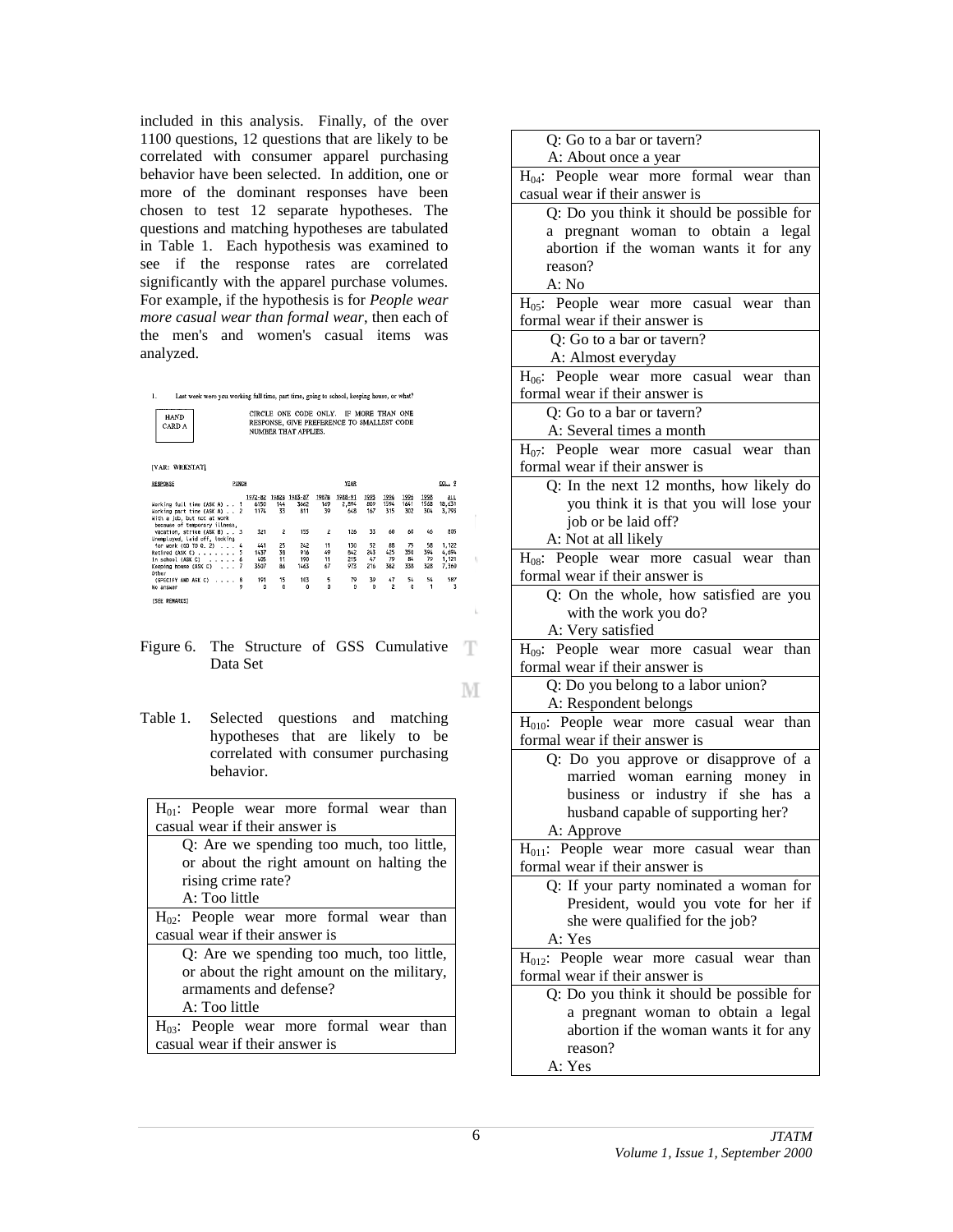Each apparel item was analyzed with R-square value and R-square values of 0.5 and above have been collected to give the following summary:

Hypothesis: *These people are more likely to wear formal than casual.*

Men's and women's formal wear items were analyzed and significant items were women's dress slacks(1) and women's suites(2).

Their survey answers were:

- "spending too little for military, armament, defense" (R-square  $= 0.52$  and 0.75 for 1 and 2, respectively)
- "go to a bar about once a year" (R-square  $=$ 0.65 and 0.76 for 1 and 2)
- "against legal abortion even if the woman wants" (R-square  $= 0.67$  and 0.76 for 1and 2).

Hypothesis: *These people are more likely to wear casual than formal.*

Men's and women's casual wear items were analyzed and significant items were men's jeans (1), women's jeans (2) and women's shorts (3).

Their survey answers were:

- "go to a bar or tavern almost every day" (R-T square  $= 0.69$  for 1),
- "legal abortion if the woman wants" (R-square  $= 0.70$  for 3)
- "belong to a labor union" (R-square  $= 0.73$  for 3)
- "approve married women making money when her husband is capable of supporting her" (R-square = 0.51, 0.66, and 0.71) for 1, 2, and 3)
- "vote for women president" (R-square  $= 0.51$ , 0.66, and 0.71 for 1, 2, and 3)
- "not likely to lose my job in the next 12 months" (R-square  $= 0.54, 0.69,$  and 0.67 for 1, 2, and 3, respectively)
- "on the whole, I am very satisfied with my job" (R-square  $= 0.53, 0.68,$  and  $0.69$ for 1, 2, and 3 respectively).

Some of the above are shown in Figure  $7(a) - (d)$ with the corresponding regression analyses. Although the sample size was rather small, it seems that the selected items have shown significant positive correlation between the response rates and the sales volumes.



Figure 7(a). Selected Social Behavior vs. Apparel Consumption



Figure 7(b) - (d). Selected Social Behavior vs. Apparel Consumption

#### **4. CONCLUSIONS**

In this study, a set of new statistical methods has been presented to model the U.S. men's wear consumption trends. The models depict the pattern of shifts as well as the dynamic changes in the market shares. The analyses are based on the NPD American Shoppers Panel Data for the last 7 years, 1990 through 1996. By employing the "Habit Stock" model into a first-order differential demand system, the consumption

J

T

А

М